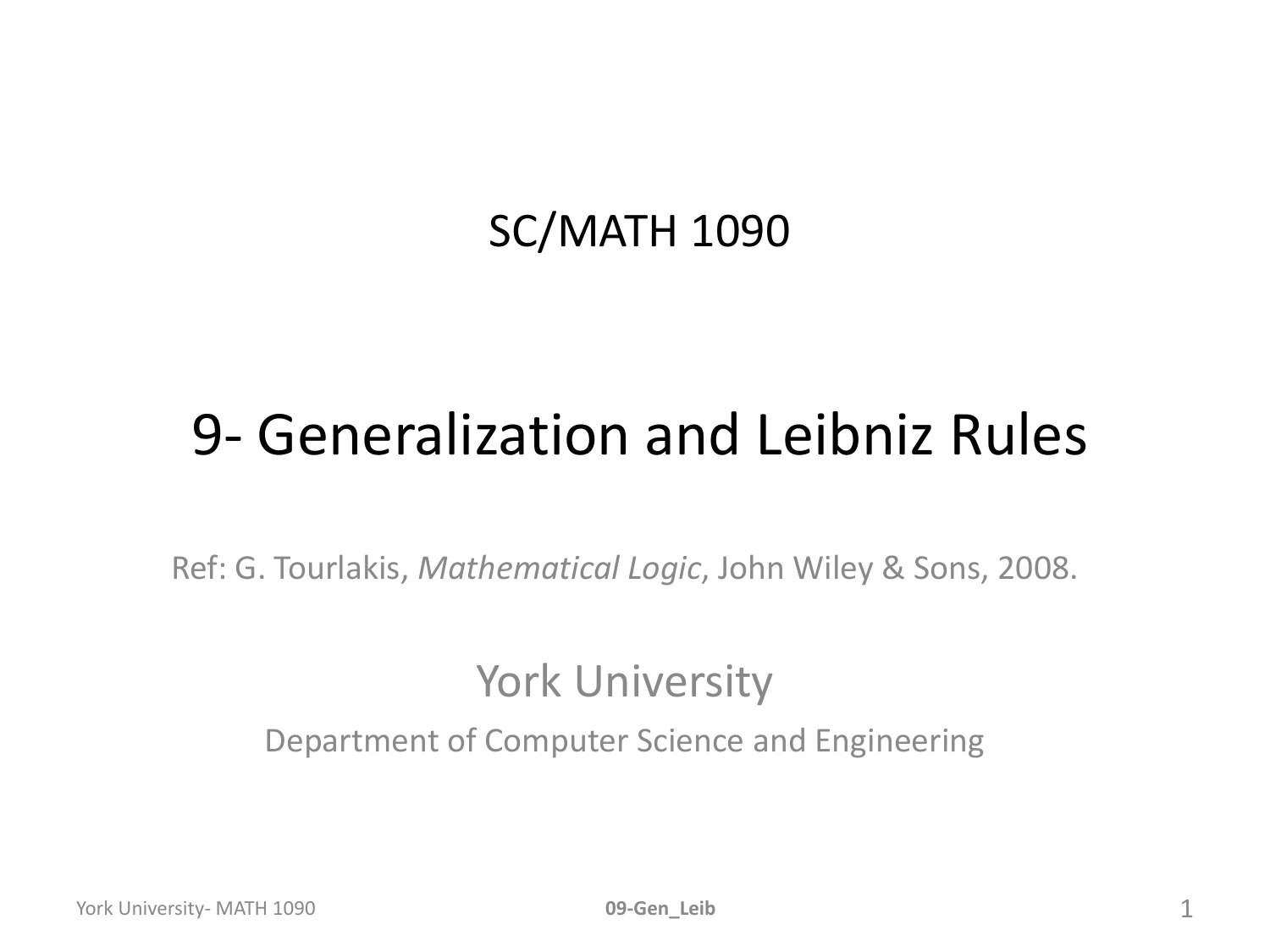#### **Overview**

- Insert/Remove the universal quantifier
	- Weak generalization Metatheorem
	- Specialization rule

- The Leibniz Rules
	- Boolean Leib (BL)
	- Weak Leib (unconditional)
	- Strong Leib (conditional)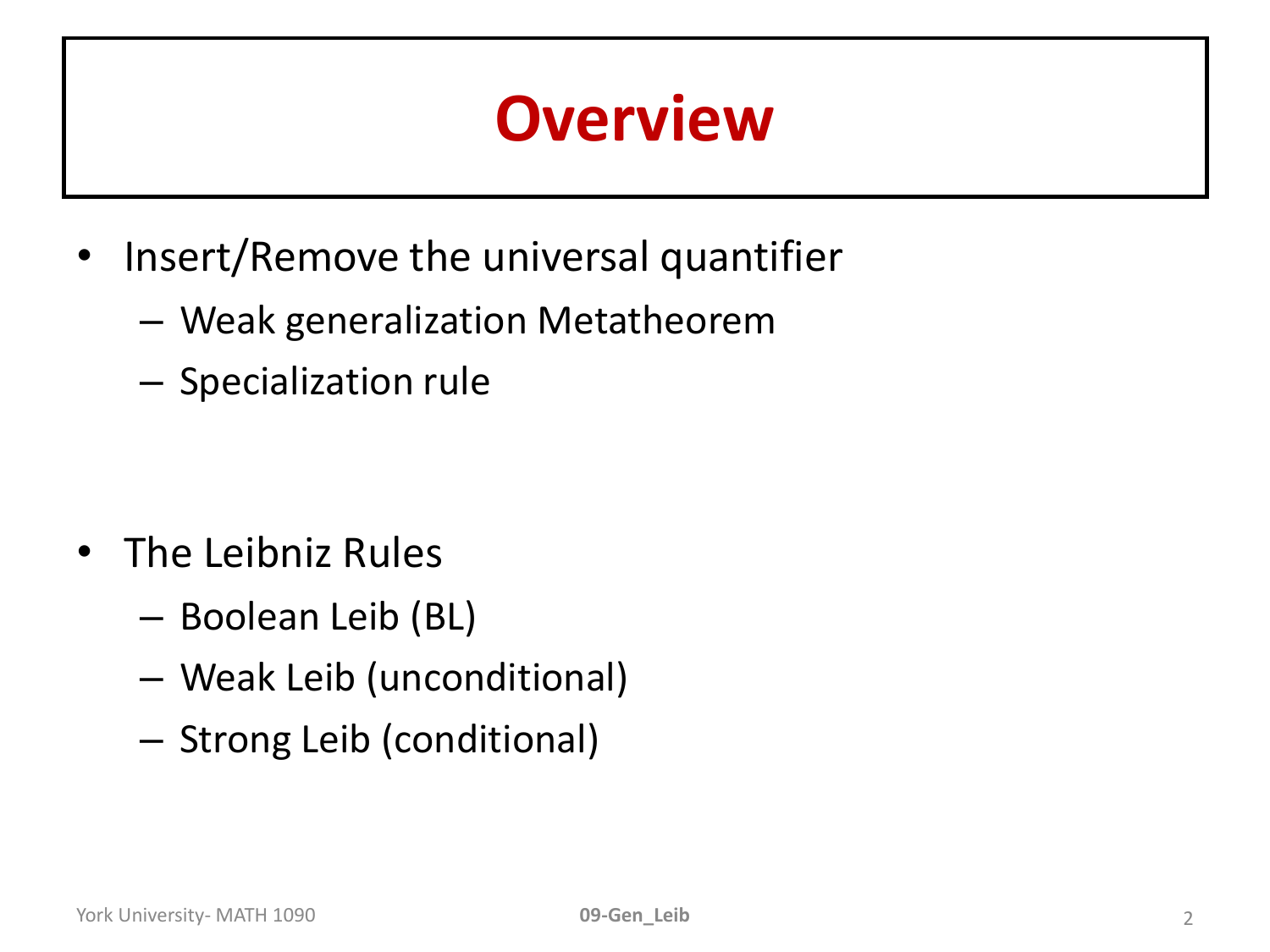## **Weak Generalization**

- **Metatheorem. (Weak Generalization)** If  $\Gamma$  ⊢A and moreover x does not occur free in any formula in the set  $\Gamma$ , then  $\Gamma \vdash (\forall x)$  A.
	- Note x can be free in A.
	- $-$  Proof by induction on length of a  $\Gamma$ -proof of A in Logic(2).
- **Corollary**. If  $\Gamma$  ⊢A and moreover x does not occur free in *any formula used in the proof, then*  $\Gamma \vdash (\forall x)$  A.
- **Corollary.** If  $\vdash A$ , then  $\vdash (\forall x)A$ .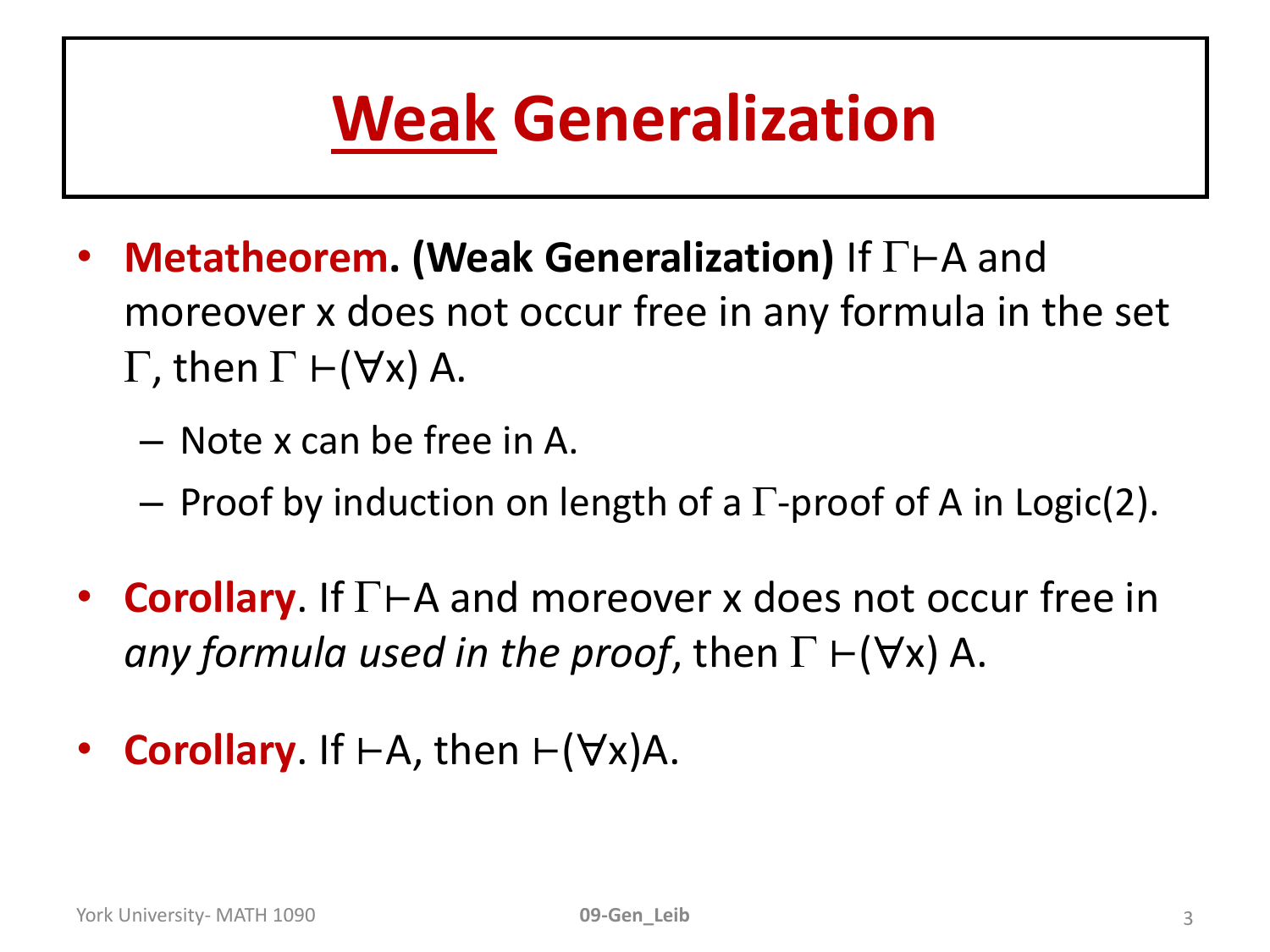#### **NEVER Strong Generalization!**

• NEVER Correct:

**Strong** generalization:  $A \vdash (\forall x)A$ 

- To be able to generalize A, we must have a proof for A.
- If A is an assumption, and not proven, we are not allowed to generalize.
- Strong generalization is SO WRONG that to show a formula X is not provable, it is sufficient to show that X can be used to prove strong generalization (Chapter 8).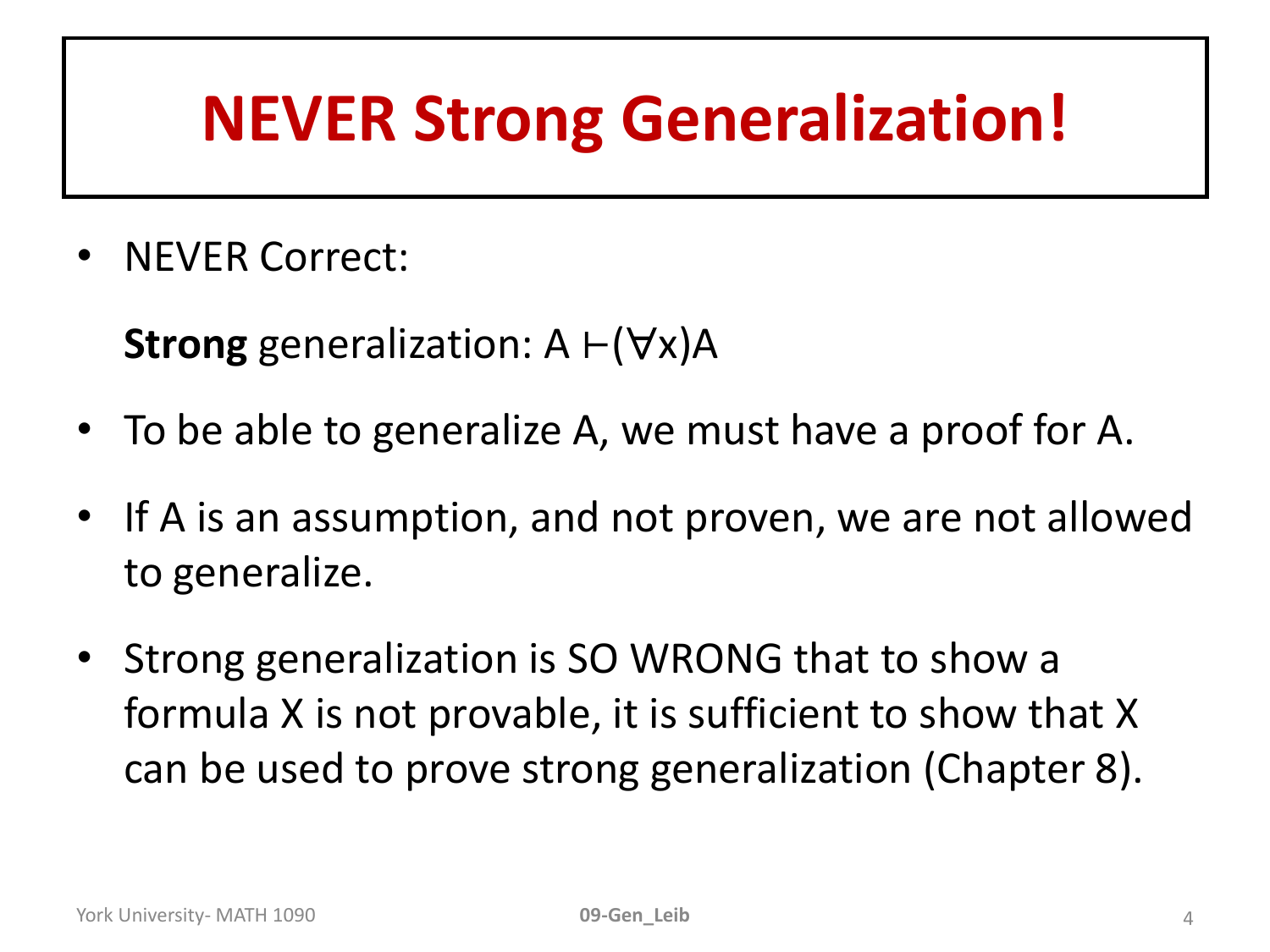## **Specialization Rule**

- *Metatheorem***. (Specialization Rule)** *(x)A* ⊢*A[x:=t]*
	- Note: The above rule is applicable ONLY if the substitution is defined
- **Corollary**. *(x)A* ⊢*A*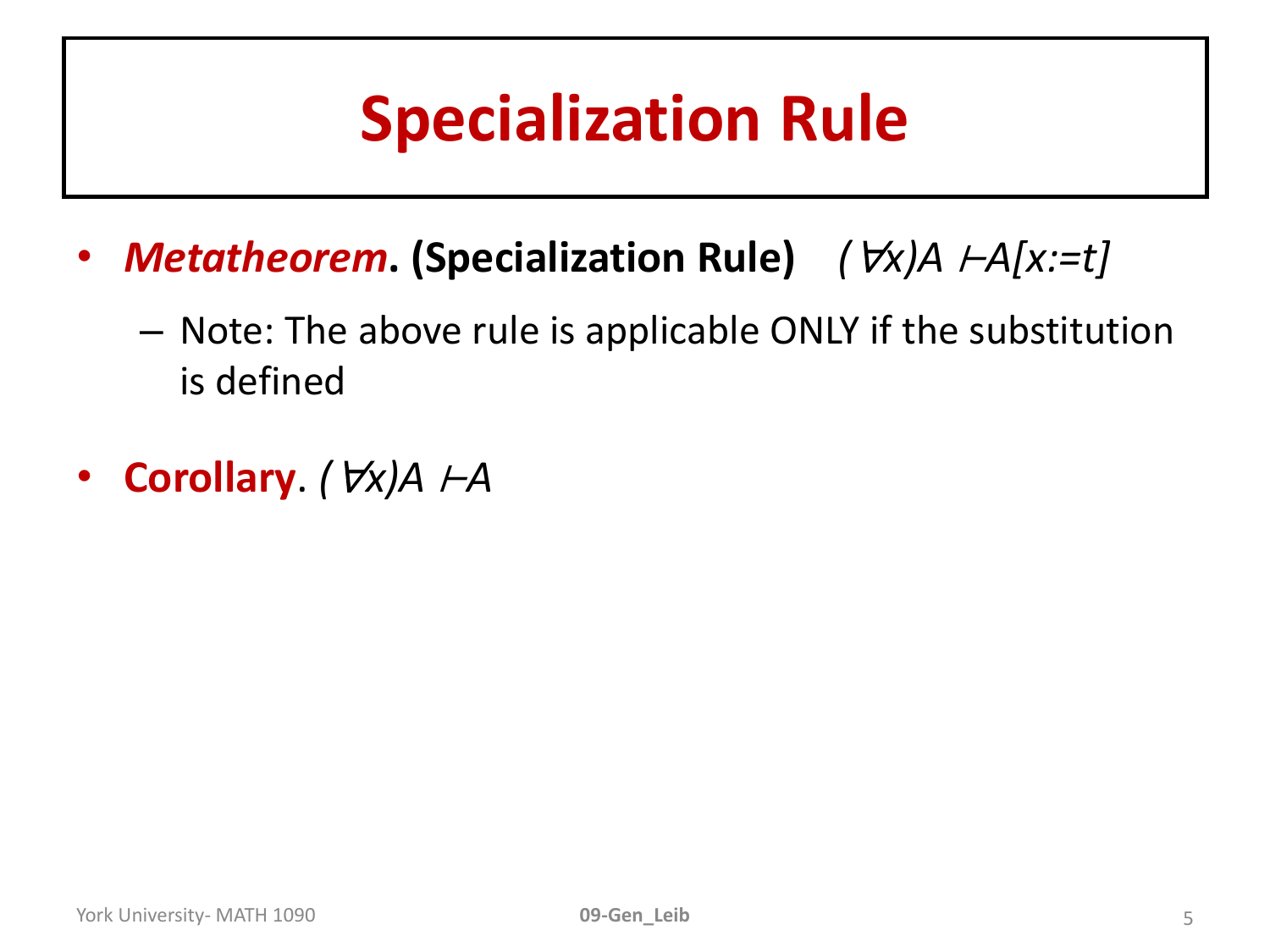# **Remove/ Insert (x)**

- A simple template for some Hilbert proofs in  $1<sup>st</sup>$  order Logic:
	- 1. Use **spec** to remove the universal quantifiers in the assumptions.
	- 2. Use simple Boolean Logic techniques we learned in previous chapters.
	- 3. Use (weak) **gen** to insert back the universal quantifiers provided gen **CONDITION**.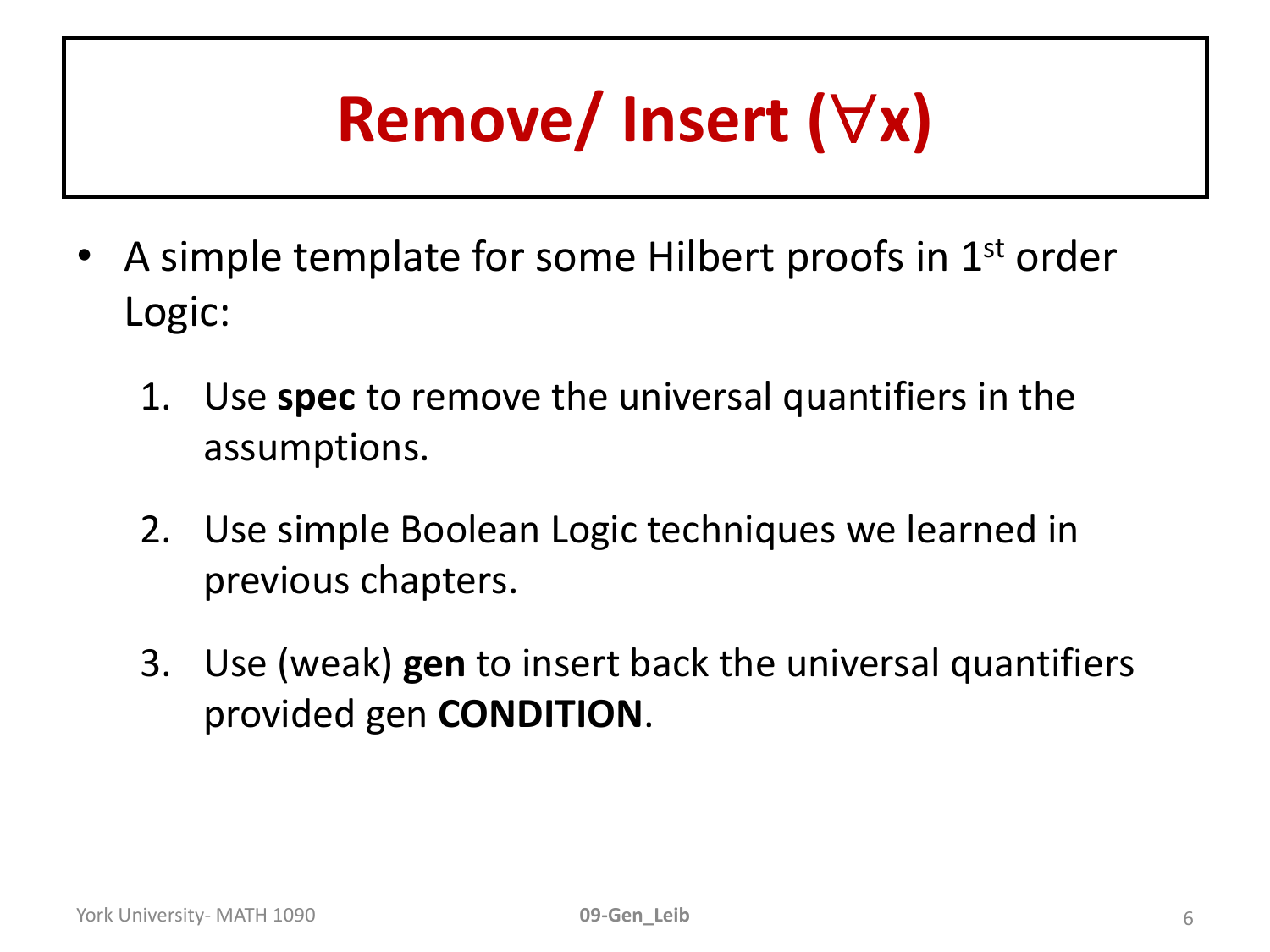#### **Examples**

- $(\forall x)(\forall y)A \equiv (\forall y)(\forall x)A$
- $(\forall x)(A \wedge B) \equiv (\forall x)A \wedge (\forall x)B$  Distributivity of  $\forall$  over  $\wedge$
- Metatheorem. ( $\forall$ -monotonicity) Provided x dnof in any *formula in*  $\Gamma$ *,* if  $\Gamma \vdash A \rightarrow B$  then  $\Gamma \vdash (\forall x)A \rightarrow (\forall x)B$ .
	- **Corollary**. If  $\vdash A \rightarrow B$  then  $\vdash (\forall x)A \rightarrow (\forall x)B$ .
	- $\blacksquare$  **Corollary**. If  $\Gamma \vdash A \equiv B$  then  $\Gamma \vdash (\forall x)A \equiv (\forall x)B$ , *provided x dnof in any formula in .*
	- $-$  **Corollary.** If  $\vdash A \equiv B$  then  $\vdash (\forall x)A \equiv (\forall x)B$ .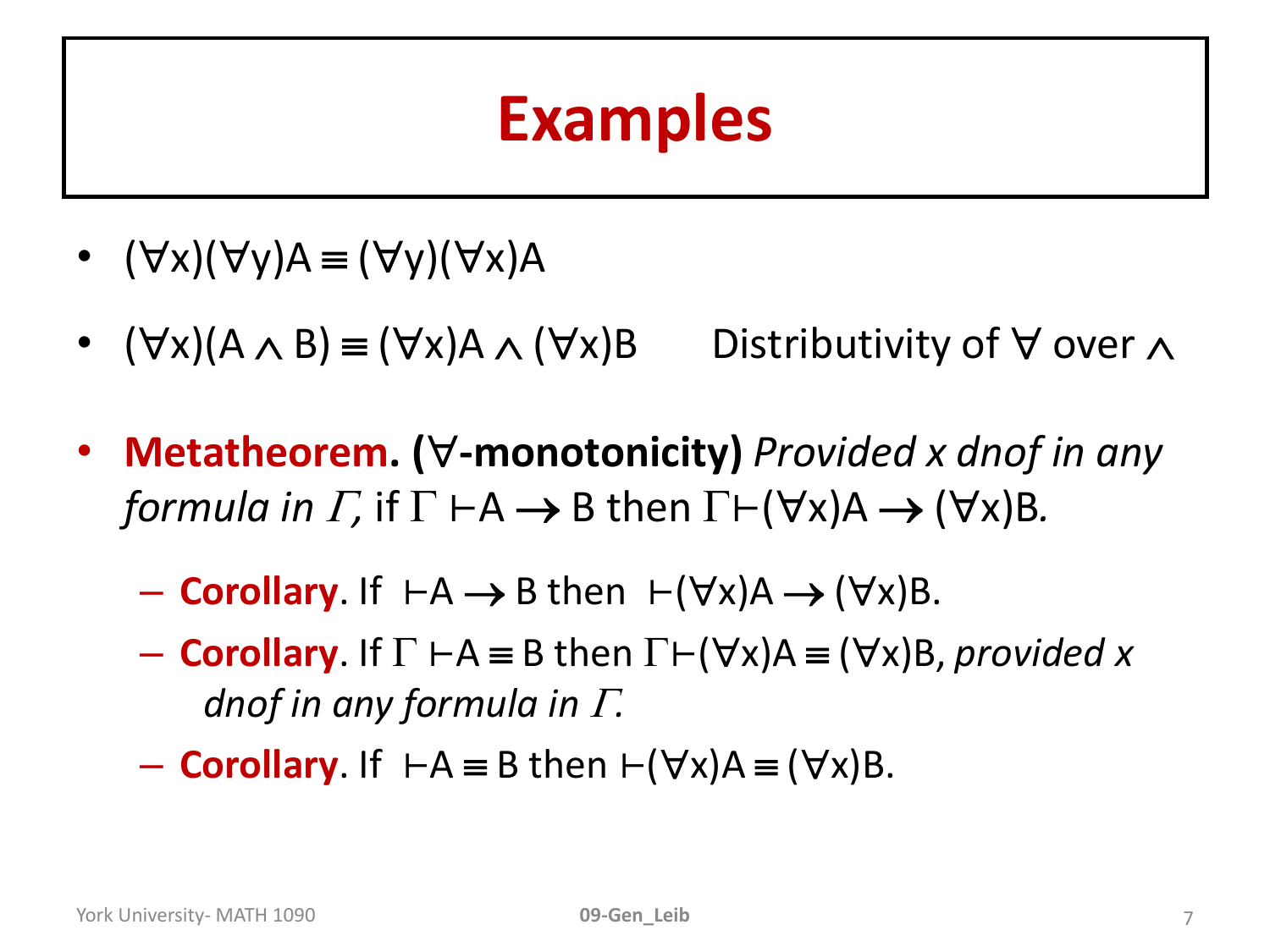## **Weak Leibniz (WL)**

- **Metatheorem. (Weak Leibniz)** 
	- If  $\vdash A \equiv B$ , then  $\vdash C[p\A] \equiv C[p\Bigr\}.$
	- Proof by induction on the complexity of C.
	- Also called "Weak Leib with unconditional substitution"
	- Note we DONOT have Strong Leib with unconditional substitution:

 $A \equiv B \vdash C[p \setminus A] \equiv C[p \setminus B]$  (WRONG!)

• **Corollary. (A more generous WL)**  If ⊢A B and *none of the bound variables of C occur free in formulae of*  $\Gamma$ *, then*  $\Gamma$  ⊢C[p\A] = C[p\B].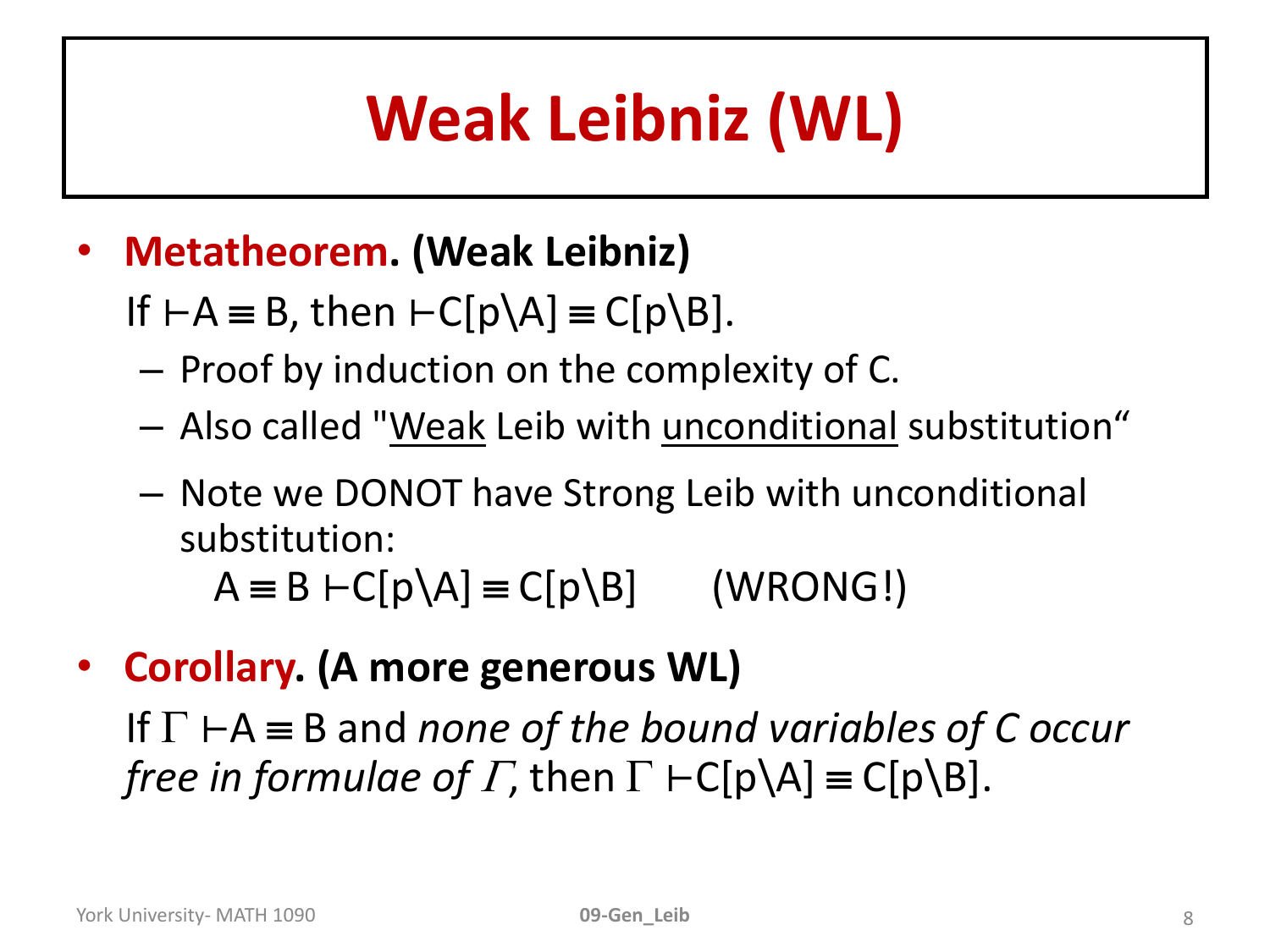## **Strong Leibniz (SL)**

- **Metatheorem. (Strong Leibniz)**  $A \equiv B \vdash C[p:=A] \equiv C[p:=B]$ 
	- Proof by induction on the complexity of C.
	- Also called "Strong Leib with conditional substitution"
- Example:  $D \rightarrow (A \equiv B) \vdash D \rightarrow (C[p:=A] \equiv C[p:=B])$
- Exercise:  $D \circ (A \equiv B) \vdash D \circ (C[p:=A] \equiv C[p:=B])$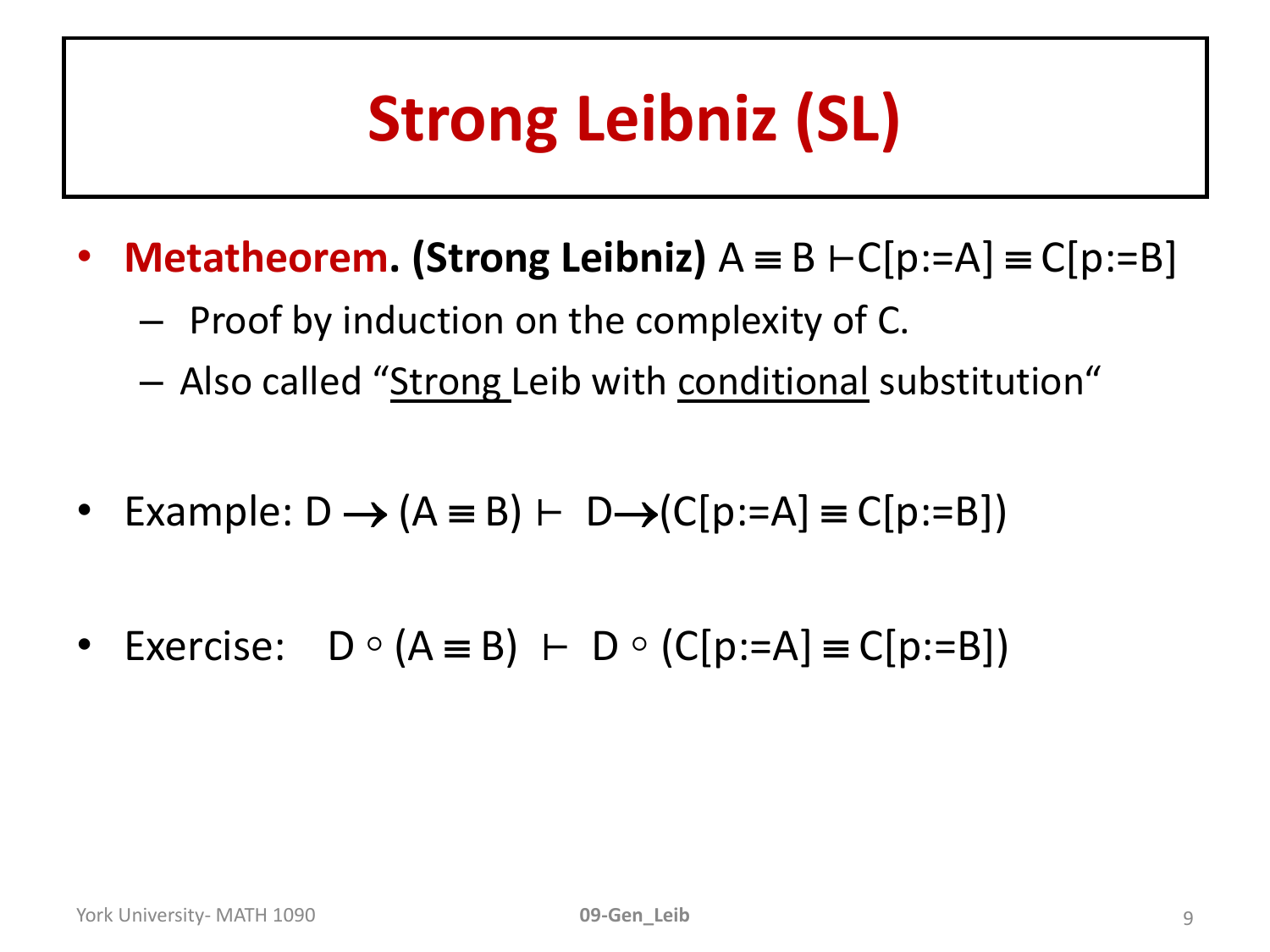#### **Important Tools**

- $\vdash (\forall x)(A \rightarrow B) \equiv A \rightarrow (\forall x)B$ , provided x dnof in A.
- $\vdash (\forall x)(A \lor B) = A \lor (\forall x)B$ , provided x dnof in A.
- $\vdash (\exists x)(A \land B) \equiv A \land (\exists x)B$ , provided x dnof in A.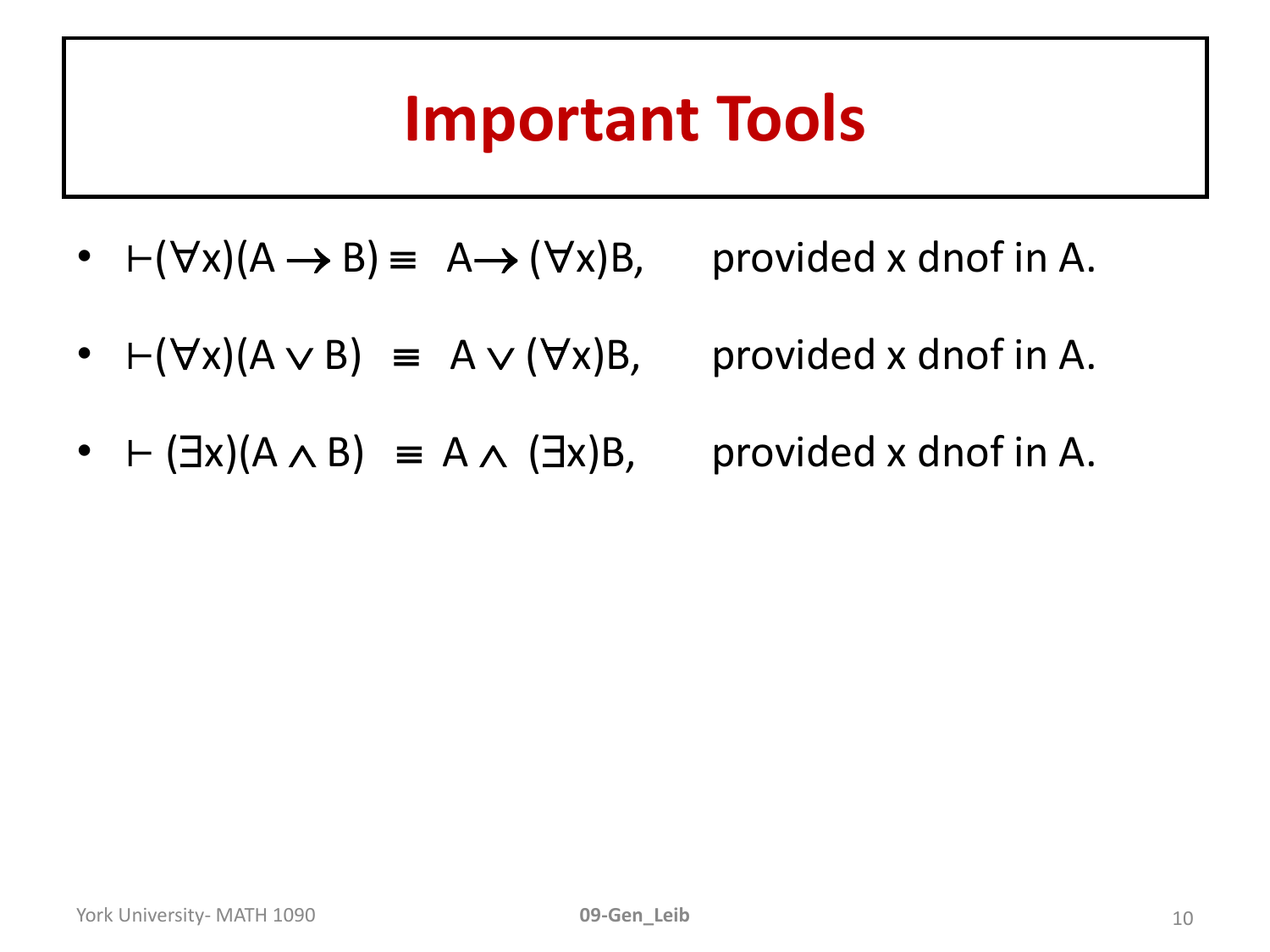#### **Examples**

1)  $(\forall x)(\bot \rightarrow A) \equiv T$ 

2) 
$$
\vdash (\forall x) (x=t \rightarrow A) \equiv A[x:=t]
$$

**Empty range** 

provided x not free in t One point rule

3) 
$$
\vdash
$$
 (∃x) (x=t ∧ A) ≡ A[x:=t]

provided x not free in t One point rule- $\exists$ -version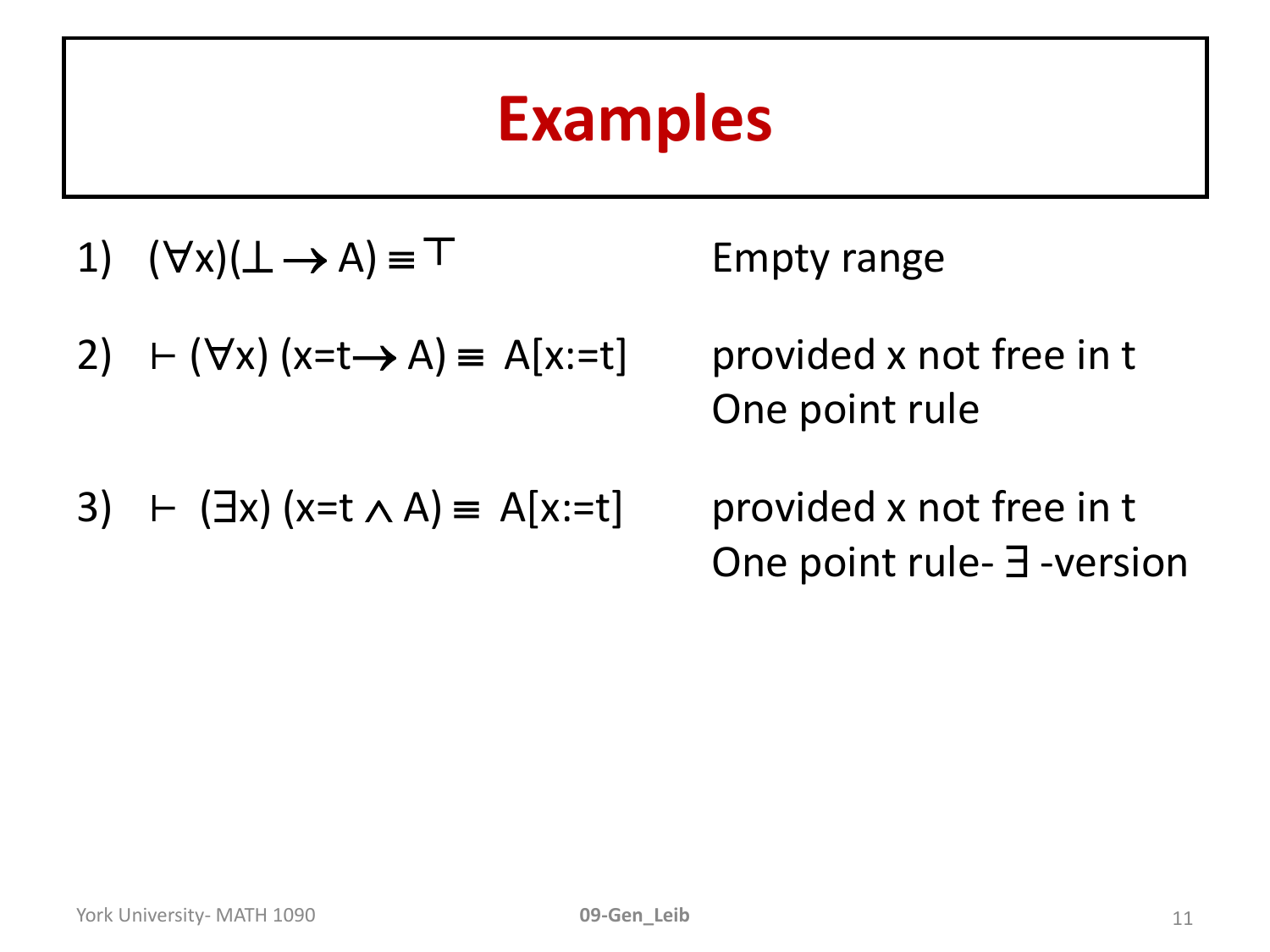## **Examples (2)**

- 4)  $\vdash (\forall x)(A \rightarrow B) \land (\forall x)(A \rightarrow C) \equiv (\forall x)(A \rightarrow B \land C)$
- Or  $\vdash (\forall x)_{A}B \wedge (\forall x)_{A}C = (\forall x)_{A}(B \wedge C)$

- $\exists$  version (dual of above):
- 5)  $\vdash (\exists x)(A \land B) \lor (\exists x)(A \land C) \equiv (\exists x)(A \land (B \lor C))$
- Or  $\vdash (\exists x)_{A} B \lor (\exists x)_{A} C = (\exists x)_{A} (B \lor C)$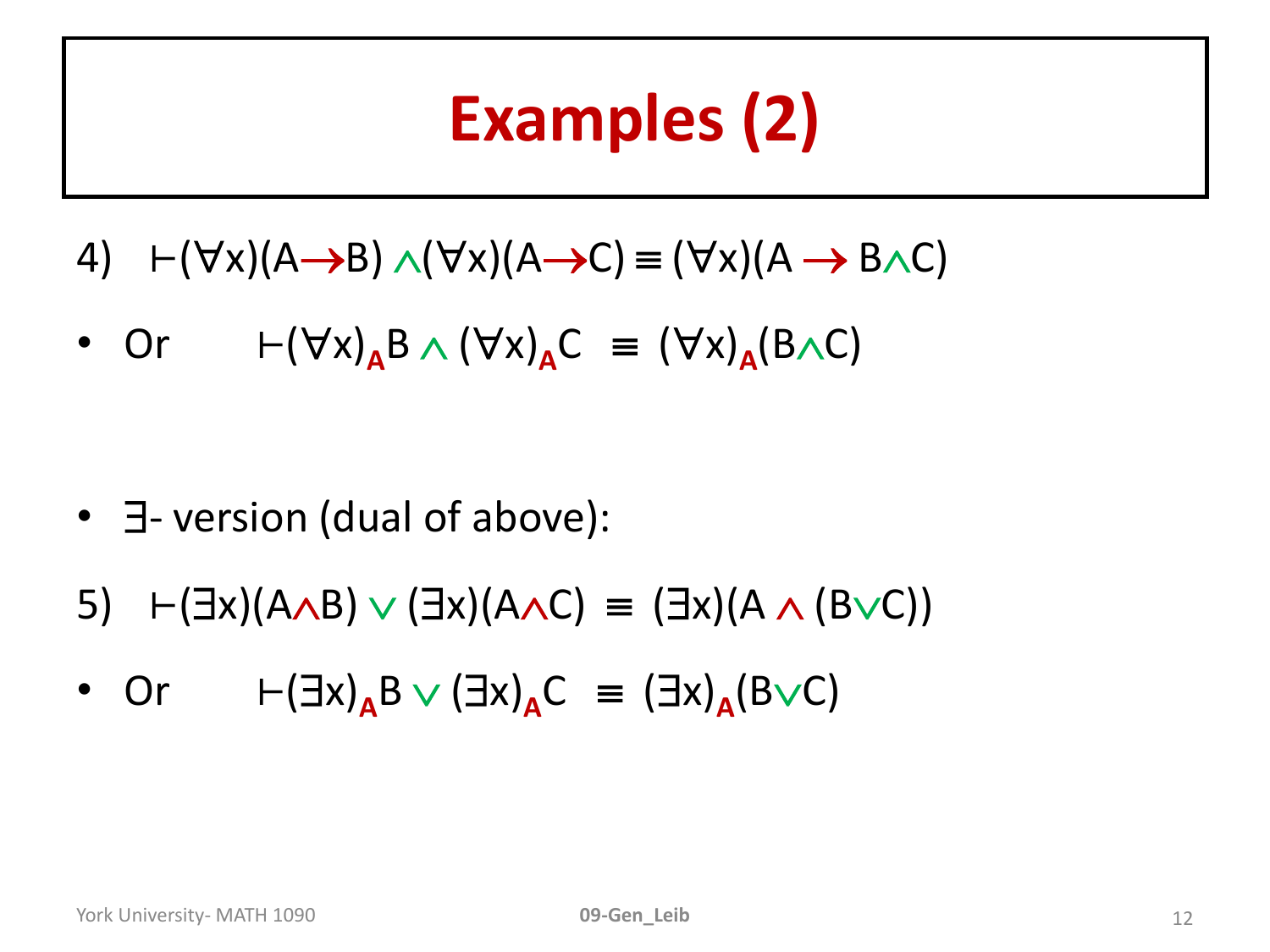## **Examples (3)**

- 6)  $\vdash (\forall x)_{A \lor B} C \equiv (\forall x)_{A} C \land (\forall x)_{B} C$  Range Split
- 7)  $\vdash (\forall x)_{A} (\forall y)_{B} C \equiv (\forall y)_{B}$

$$
8) \quad \vdash (\exists x)_{A} (\exists y)_{B} C \equiv (\exists y)_{B} (\exists x)_{A} C
$$

9)  $(\forall x) (\forall y)_{A \wedge B} C \equiv (\forall x)_{A} (\forall y)_{B} C$ 

10) 
$$
(\exists x) (\exists y)_{A \wedge B} C \equiv (\exists x)_{A} (\exists y)_{B} C
$$

provided y not free in A and x not free in B Interchange of dummies

provided y not free in A and x not free in B Dual of above

provided y not free in A Nesting

provided y not free in A Dual of above